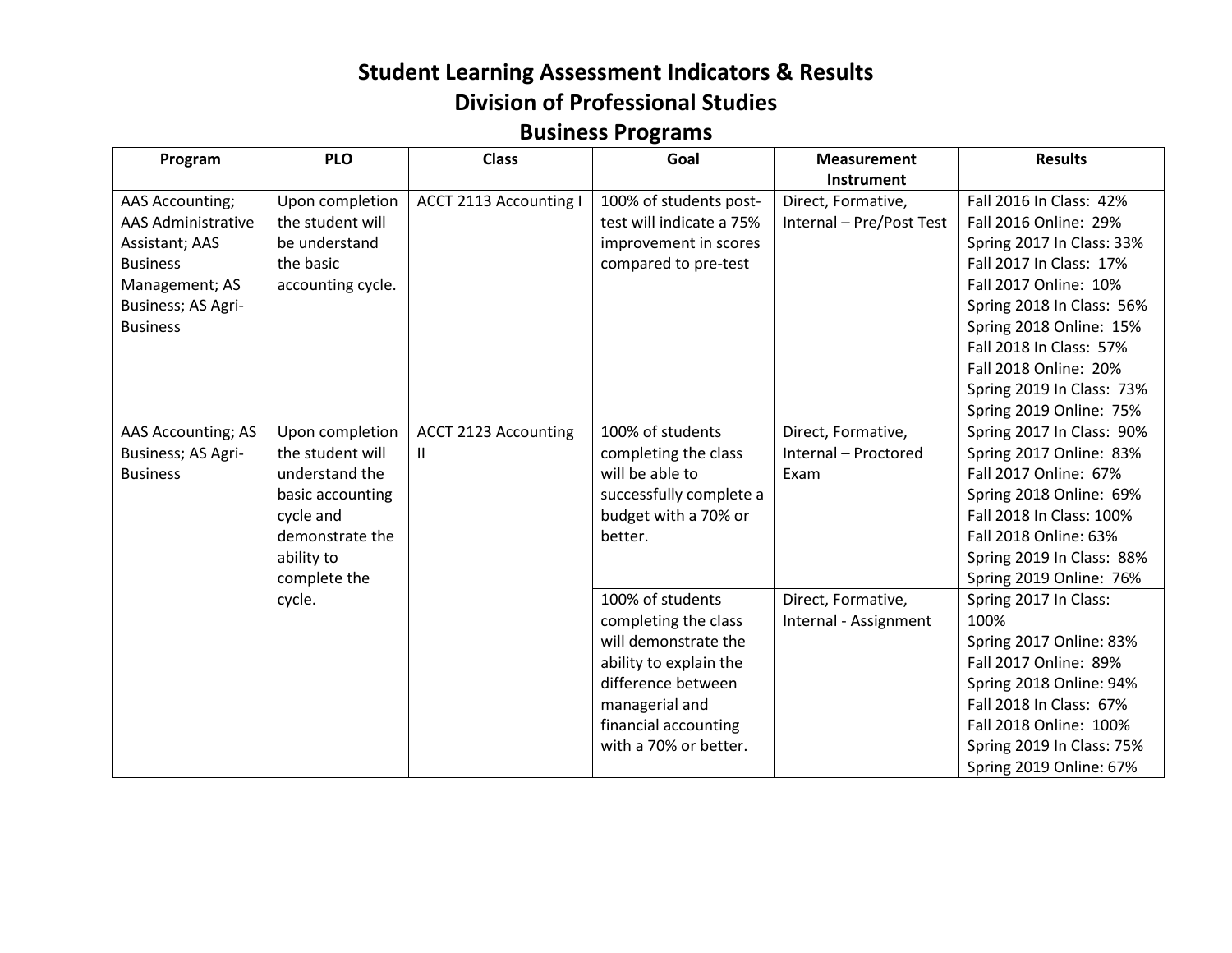| AAS Accounting; TC<br>Accounting  | Upon completion<br>the student will<br>be able to use<br>both pre-<br>packaged and<br>custom written<br>applications<br>software<br>packages. | <b>ACCT 2143</b><br>Computerized<br>Applications for<br>Accounting | 100% of students will<br>enter receivables,<br>payables, and expenses<br>& revenues with an<br>80% or better. | Direct, Formative,<br>Internal - Quickbook<br>project           | Spring 2017: 60%<br>Fall 2017: 100%<br>Spring 2018: 100%<br>Spring 2019: 100%                                     |
|-----------------------------------|-----------------------------------------------------------------------------------------------------------------------------------------------|--------------------------------------------------------------------|---------------------------------------------------------------------------------------------------------------|-----------------------------------------------------------------|-------------------------------------------------------------------------------------------------------------------|
| <b>AAS Accounting</b>             | Upon completion<br>the student will<br>be able to<br>process, prepare,<br>review and<br>present data for<br>completeness<br>and accuracy.     | ACCT 2163 Accounting<br>Capstone                                   | 100% of students will<br>score 100% on<br>capstone project and<br>presentation                                | Direct, Formative,<br>internal - Accounting<br>capstone project | Fall 2016: 100%<br>Spring 2017: 100%<br>Fall 2017: 83%<br>Spring 2018: 80%<br>Fall 2018: 100%<br>Spring 2019: 50% |
| AAS Administrative<br>Assistant   | Upon completion<br>the student will<br>be able to utilize<br>necessary skills<br>for effective<br>office procedure<br>practices.              | <b>BUS 2163</b><br>Administrative<br><b>Assistant Capstone</b>     |                                                                                                               |                                                                 |                                                                                                                   |
| <b>AAS Business</b><br>Management | Upon completion<br>the student will<br>be able to apply<br>and demonstrate<br>management<br>skills to real life                               | MNG 2163 Business<br><b>Management Capstone</b>                    |                                                                                                               |                                                                 |                                                                                                                   |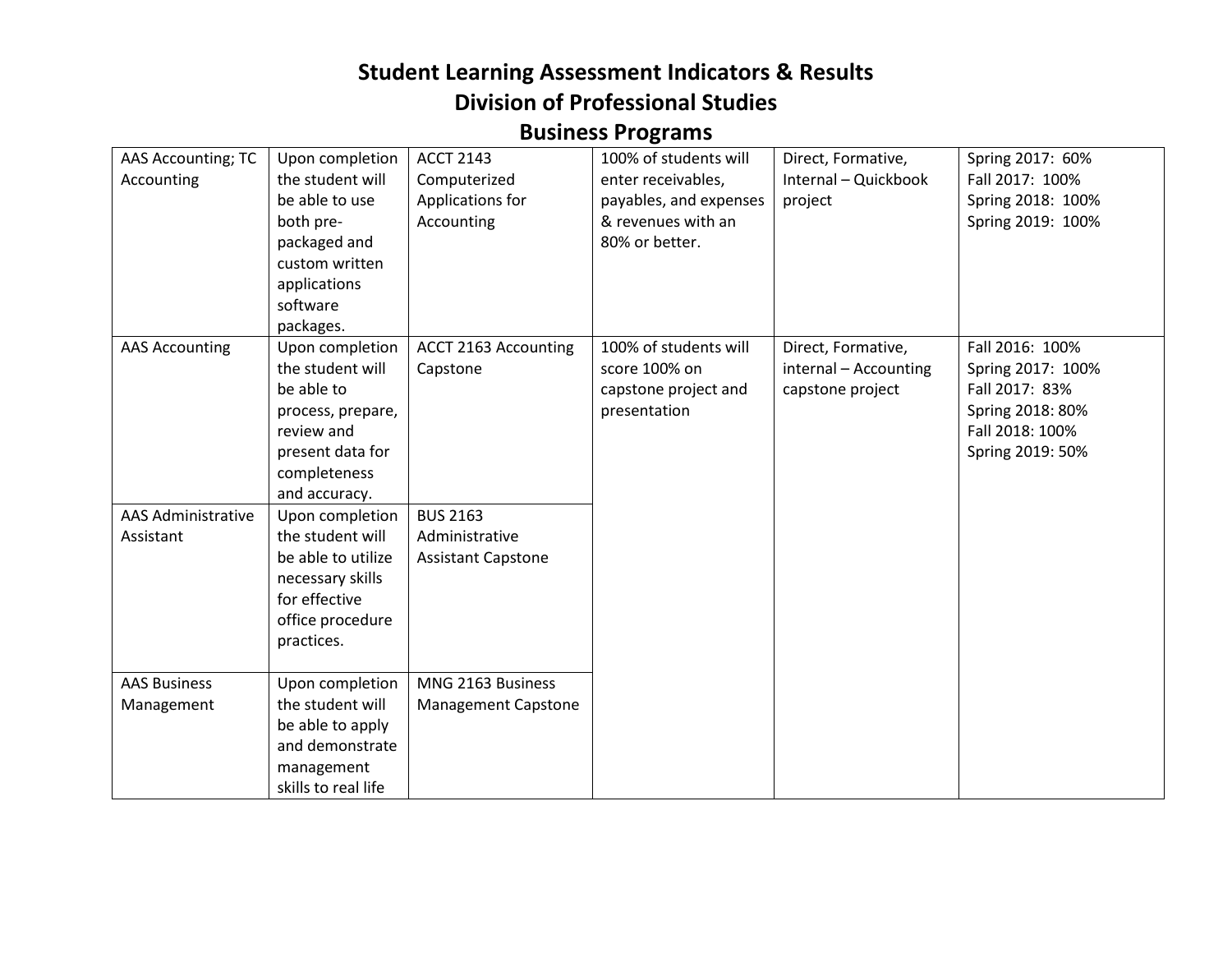|                                                                                                      | management<br>situations.                                                                                                                                                     |                                                                                                                                                       |                                                                                                                                                        |                                                                                                  |                                                                                                               |
|------------------------------------------------------------------------------------------------------|-------------------------------------------------------------------------------------------------------------------------------------------------------------------------------|-------------------------------------------------------------------------------------------------------------------------------------------------------|--------------------------------------------------------------------------------------------------------------------------------------------------------|--------------------------------------------------------------------------------------------------|---------------------------------------------------------------------------------------------------------------|
| <b>AAS Accounting</b><br><b>AAS Administrative</b><br>Assistant<br><b>AAS Business</b><br>Management | Upon successful<br>completion the<br>student will have<br>developed skills<br>necessary to be<br>well-rounded<br>and thoroughly<br>prepared for<br>business<br>relationships. | ACCT 2163 Accounting<br>Capstone<br><b>BUS 2163</b><br>Administrative<br><b>Assistant Capstone</b><br>MNG 2163 Business<br><b>Management Capstone</b> | 100% of students will<br>complete the mock<br>interview process with<br>an Interview<br>Impression of "You're<br>hired" by industry<br>representative. | Indirect, Formative,<br>External - Mock<br>Interview conducted by<br>Industry<br>Representative. | Fall 2016: 75%<br>Spring 2017: 75%<br>Fall 2017: 83%<br>Spring 2018: 83%<br>Fall 2018: 0%<br>Spring 2019: 50% |
| <b>AS Agri Business</b>                                                                              | Upon successful<br>completion the<br>student will<br>understand the<br>diversities of<br>major cultural,<br>political and                                                     | AGRI 2073 Agriculture<br>Economics                                                                                                                    | 100% of students<br>completing will<br>demonstrate an<br>understanding of the<br>market structure in<br>agriculture with a 70%<br>or better.           | Direct, Formative,<br>Internal - Ch 2 Part I<br>Discussion/Essay<br>Question                     | Fall 2016: 93%<br>Fall 2017: 70%<br>Spring 2018: 80%<br>Spring 2019: 57%                                      |
|                                                                                                      | economic<br>systems that<br>function in an<br>organized<br>society.                                                                                                           |                                                                                                                                                       | 100% of students<br>completing will<br>demonstrate the ability<br>to apply economic<br>principles to the<br>agriculture field with a<br>70% or better. | Direct, Formative,<br>Internal - Profit<br>Maximization<br>Workbook                              | Fall 2016: 100%<br>Fall 2017: 100%<br>Spring 2018: 60%<br>Spring 2019: 80%                                    |
|                                                                                                      |                                                                                                                                                                               |                                                                                                                                                       | 100% of students<br>completing will<br>demonstrate an<br>understanding of the<br>role and impact of the                                                | Direct, Formative,<br>Internal - Ch 14 & 15<br><b>Discussion Questions</b>                       | Fall 2016: 93%<br>Fall 2017: 70%<br>Spring 2018: 100%<br>Spring 2019: 86%                                     |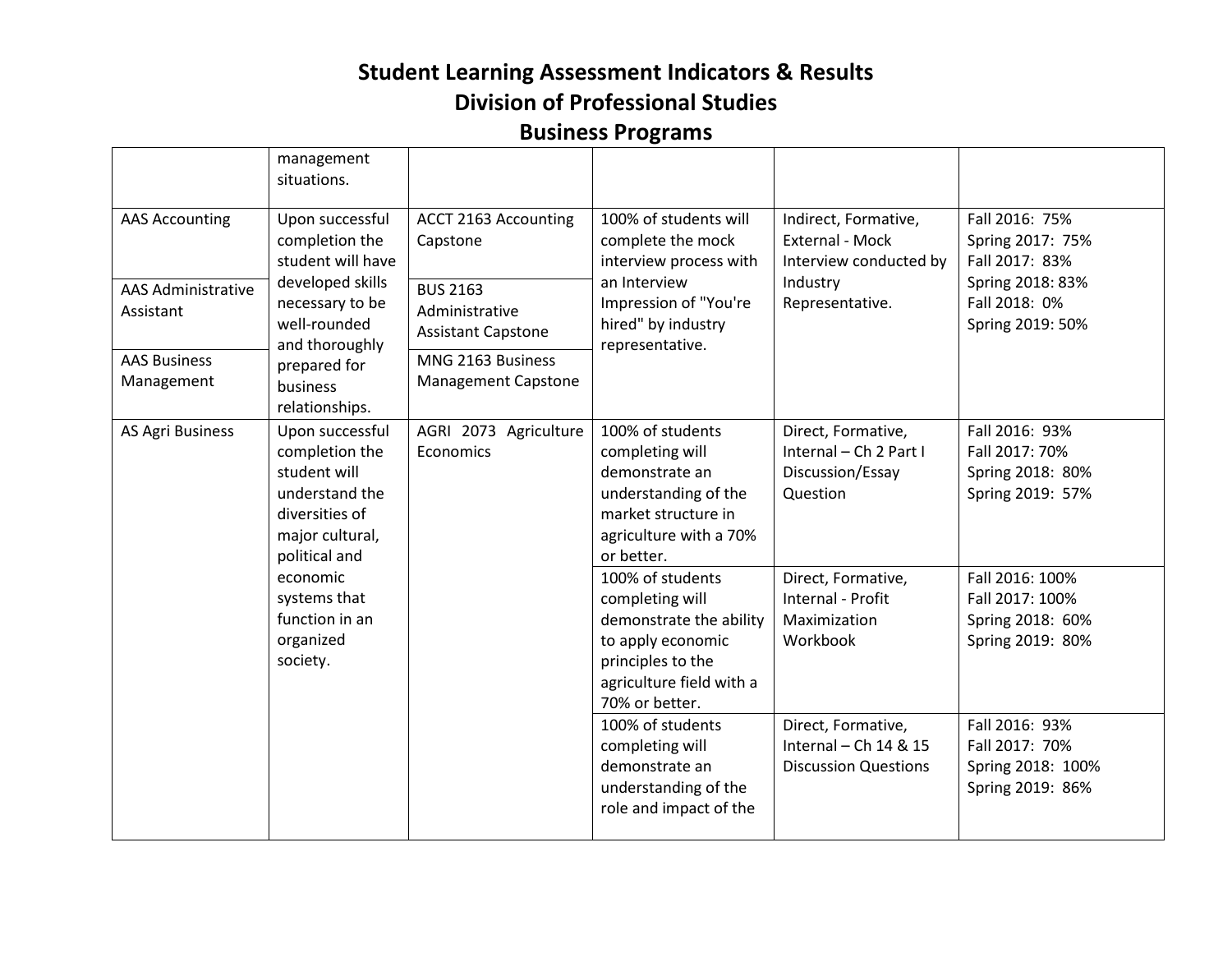|                           |                   |                          | government sector          |                       |                   |
|---------------------------|-------------------|--------------------------|----------------------------|-----------------------|-------------------|
|                           |                   |                          | with a 70% or higher.      |                       |                   |
| AAS Accounting; TC        | Apply acceptable  | <b>BUS 2023 Business</b> | 100% of students will      | Direct, Formative,    | Spring 2017: 73%  |
| <b>Accounting; AAS</b>    | communication     | Communications           | obtain at least an         | Internal - Graded     | Spring 2018: 91%  |
| Administrative            | skills to produce |                          | average of 86% on          | written assignments   | Spring 2019: 50%  |
| Assistant; AAS            | clear, complete   |                          | written assignments        |                       |                   |
| <b>Business</b>           | and accurate      |                          | involving good, bad        |                       |                   |
| Management;               | messages.         |                          | and neutral news           |                       |                   |
|                           |                   |                          | strategies.                |                       |                   |
|                           |                   |                          | 100% of students will      | Direct, Formative,    | Spring 2017: 45%  |
|                           |                   |                          | score 85% or higher on     | Internal - Graded     | Spring 2018: 78%  |
|                           |                   |                          | cover letter               | resume' and cover     | Spring 2019: 92%  |
|                           |                   |                          | assignment.                | letter                |                   |
| <b>AAS Accounting;</b>    | Upon successful   | MNG 2623 Marketing       | 80% of students            | Direct, Formative,    | Fall 2016: 100%   |
| <b>AAS Administrative</b> | completion the    |                          | completing Marketing       | Internal - Marketing  | Fall 2017: 75%    |
| Assistant; AAS            | student will      |                          | can identify, define and   | Project & Mid-Term    | Spring 2018: 80%  |
| <b>Business</b>           | understand and    |                          | give real examples of      | Exam                  | Fall 2018: 85%    |
| Management; TC            | develop the       |                          | the four components        |                       | Spring 2019: 92%  |
| <b>Business</b>           | ability to use    |                          | to a company's             |                       |                   |
| Management; CP            | marketing         |                          | marketing mix with no      |                       |                   |
| <b>Business</b>           | strategies to     |                          | errors.                    |                       |                   |
| Management                | operate a         |                          |                            |                       |                   |
|                           | business that     |                          |                            |                       |                   |
|                           | causes it to be   |                          |                            |                       |                   |
|                           | profitable.       |                          |                            |                       |                   |
| <b>AAS Business</b>       | Upon successful   | MNG 2113 Retail          | 100% of students           | Direct, Formative,    | Spring 2018: 100% |
| Management; TC            | completion the    | Management               | completing can identify    | Internal - Brick and  | Fall 2018: 100%   |
| <b>Business</b>           | student will      |                          | determining factors of     | Mortar Assignment and | Spring 2019: 100% |
| Management                | apply the basic   |                          | competitors,               | Product Life Cycle    |                   |
|                           | concepts of       |                          | competitive advantage      | Assignment            |                   |
|                           | business          |                          | and retail life cycle with |                       |                   |
|                           | management,       |                          |                            |                       |                   |